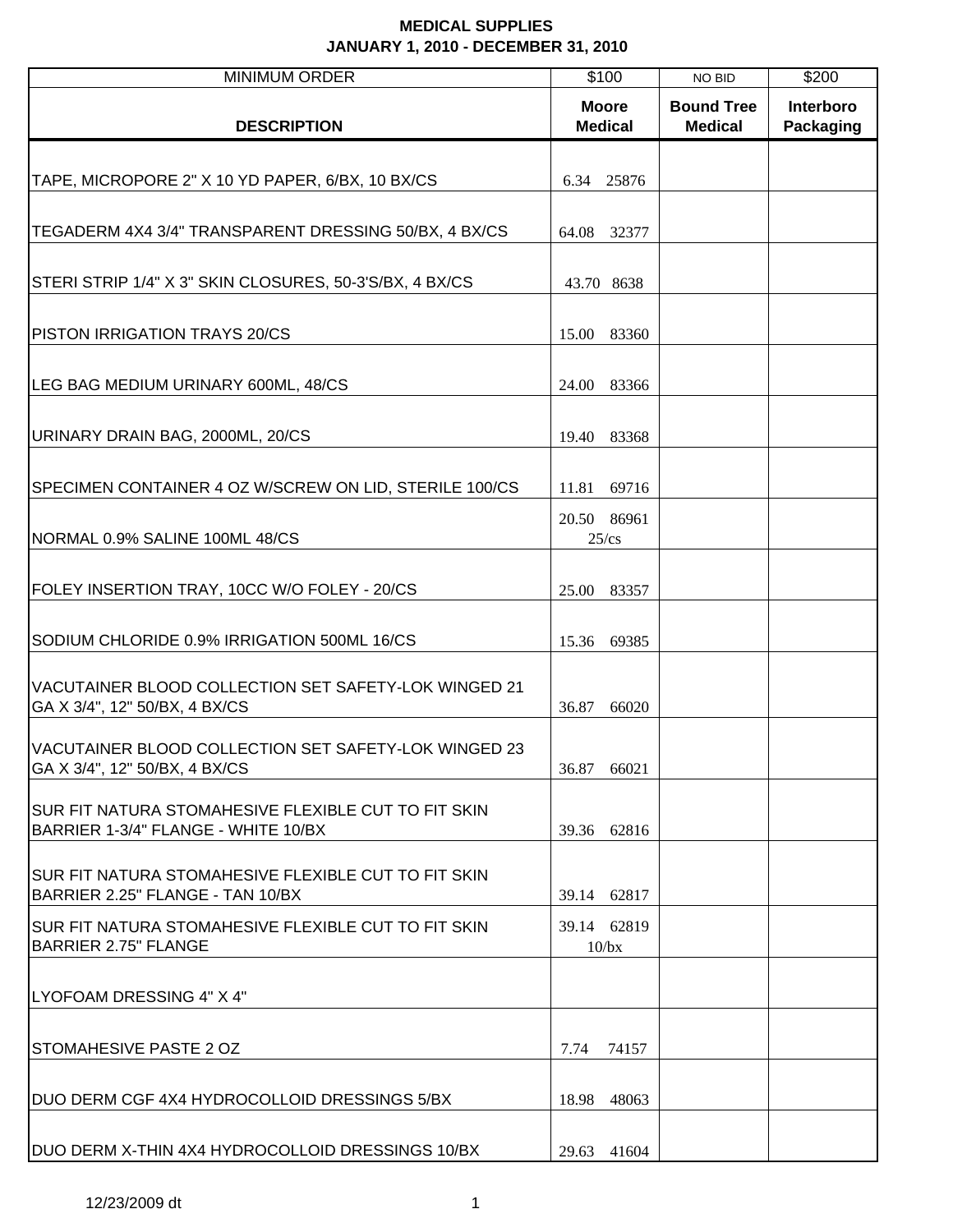| SUR-FIT AUTOLOCK 1.75" FLANGE, FLEXIBLE STOMAHESIVE<br>WAFER, 5/BX                                                                      | 19.86 67091                             |  |
|-----------------------------------------------------------------------------------------------------------------------------------------|-----------------------------------------|--|
| SUR-FIT 1.75" DRAINABLE POUCH 12" OPAQUE, 10/BX                                                                                         | 21.01 62815                             |  |
| SUR-FIT NATURA DRAINABLE POUCH - 12" OPAQUE WITH 2-SIDED<br>COMFORT PANE, ONE DULOCK TAIL CLOSURE PER BOX 45 MM,<br>1.75" FLANGE, 10/BX | 20.91<br>72910                          |  |
| NATURA 2.25" - 10" OPAQUE POUCH                                                                                                         | 22.79 84553<br>10/bx                    |  |
| 12" SUR FIT STANDARD POUCH 2-3/4" FLANGE, 10/BX                                                                                         | 21.42 62818                             |  |
| SUR FIT NATURA UROSTOMY POUCH W/1-3/4" FLANGE, 10/BX                                                                                    | 21.01 62815                             |  |
| AQUACEL AG ROPE 3/4" X 18" HYDROFIBER WOUND DRESSING<br>W/SILVER, 5/BX                                                                  |                                         |  |
| SUR FIT NATURA CONVEX INSERTS 1-1/4", 5/BX                                                                                              |                                         |  |
| XEROFORM PETROLATUM GAUZE, 5"X9", STERILE, 50/BX, 4 BX/CS                                                                               | 40.76 33471                             |  |
| <b>ISOLATION GOWN, YELLOW 50/CS</b>                                                                                                     | 15.50 81014                             |  |
| ISOLATION GOWN, POLY-COATED, WHITE 50/CS                                                                                                | 21.20 81016                             |  |
| 2" N/S STRETCH CONFORMING GAUZE 12/BX, 8 BX/CS                                                                                          | .83 80872                               |  |
| 3" N/S STRETCH CONFORMING GAUZE 12/BX, 8 BX/CS                                                                                          | 1.08<br>80873                           |  |
| 4" N/S STRETCH CONFORMING GAUZE 12/BX, 8 BX/CS                                                                                          | 80874<br>1.43                           |  |
| SENSI-WRAP, SELF-ADHERENT BANDAGE, 3"X5YDS, TAN, 24/CS                                                                                  | 83091<br>37.83<br>Co-Flex Andover       |  |
| SENSI-WRAP, SELF-ADHERENT BANDAGE, 4"X5YDS, TAN, 24/CS                                                                                  | 35.02 83092<br>18/cs Co-Flex<br>Andover |  |
| N/S 2X2, 8 PLY GAUZE SPONGES 200/BG, 25 BS/CS                                                                                           | 37336<br>17.75                          |  |
| STERILE SPONGES 2X2, 8 PLY, 50-2'S/TRAY, 30 TRAYS/CS                                                                                    | 46.20 74086<br>4 ply, 50/tray/60 cs     |  |
| STERILE GAUZE SPONGES 4X4 8 PLY 25/BX, 24 BX/CS                                                                                         | 30.00 81244<br>12/bx                    |  |
| 2"X3" NON-ADHERENT PADS 100/BX 12 BX/CS                                                                                                 | 10775<br>3.39                           |  |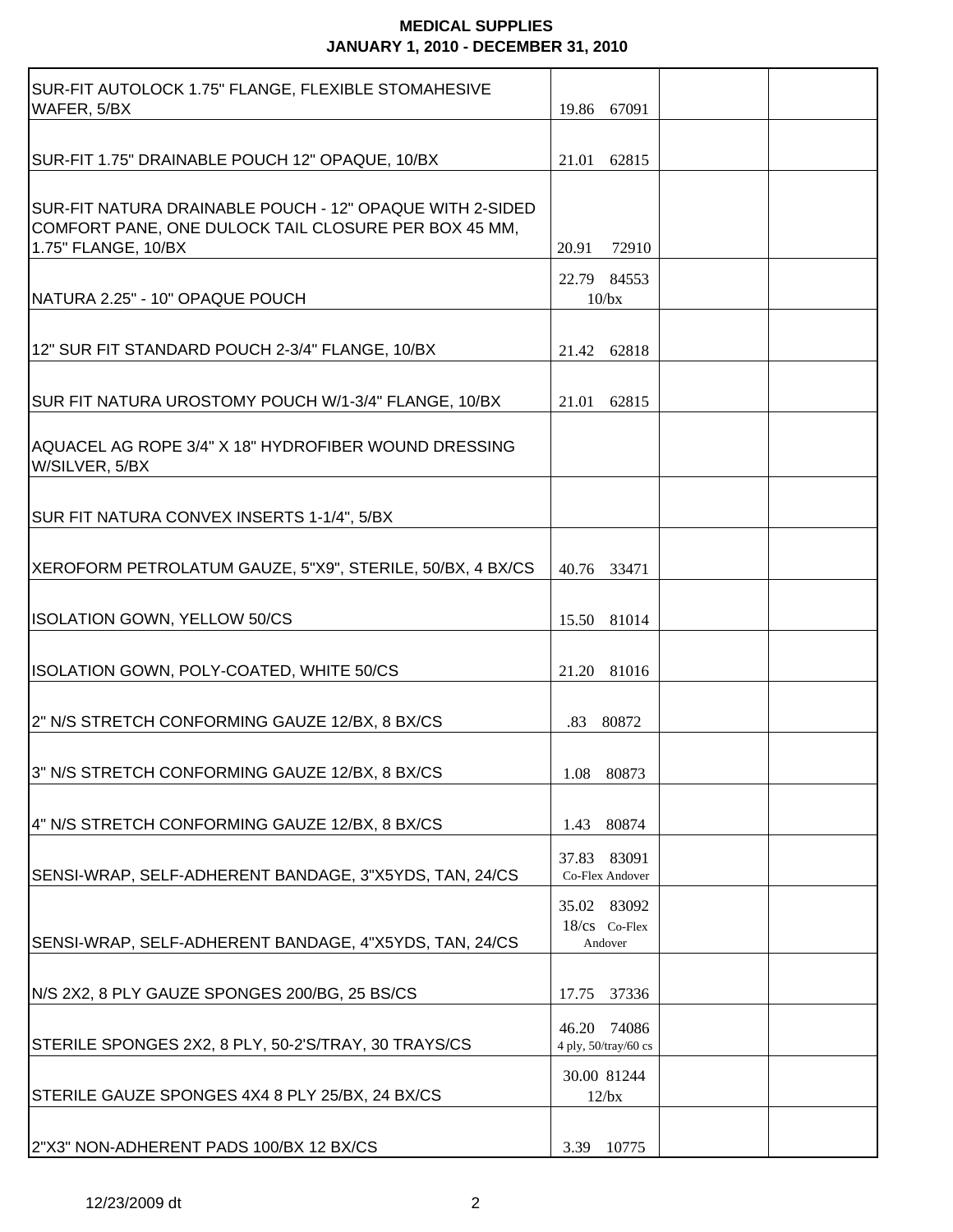| 4"X10" UNNA BOOT W/CALAMINE BANDAGE 12/CS                                  | 46.56 63194                          |  |
|----------------------------------------------------------------------------|--------------------------------------|--|
| COMBINE PADS 5 X 9, STERILE 20/BX, 20 BX/CS                                | 38.40 76498<br>$25$ /bx $16$ /cs     |  |
| STERILE COTTON TIPPED APPLICATOR 6" X 1/12" - 1/PK, 100 PP/BX,<br>10 BX/CS | 1.90 69622<br>$2$ /p $k$             |  |
|                                                                            |                                      |  |
| NYLATEX WRAP 2-1/2" X 24", 3/PK (CHATTANOOGA)                              |                                      |  |
| OMNIFLEX NON-WOVEN 2"X10 YARDS RETENTION TAPE, 24/CS                       | 4.24 67618                           |  |
| NON-ADHERENT 3" X 5" PADS, 100/BX, 24 BX/CS                                | 5.37 10776<br>$3"$ x 4"              |  |
| 14FR 5CC FOLEY CATHETER 10/BX                                              | .75 83352                            |  |
| 16FR 5CC FOLEY CATHETER 10/BX                                              | .75 83353                            |  |
| 18FR 30CC FOLEY CATHETER 10/BX                                             | .75 83347                            |  |
| 20FR 30CC FOLEY CATHETER 10/BX                                             | .75 83348                            |  |
| 24FR 30CC FOLEY CATHETER 10/BX                                             | .75 83350                            |  |
| ALCOHOL PREP PAD, BULK PACK, MEDIUM 2 PLY, 12/BAND, 333<br><b>BANDS/CS</b> | 13.00 68534<br>$200$ /bx $10$ /cs    |  |
| FOLEY CATHETER TRAY 30CC 20/CS                                             | 26.00 83358                          |  |
| VIONEX 4 OZ ANTIMICROBIAL LIQUID SOAP W/FLIP TOP, 24/CS                    | 78.00 49034<br>$12$ / $cs$ 18oz pump |  |
| VIONEX NO RINSE ANTISEPTIC GEL 4 OZ W/FLIP TOP, 24/CS                      | 53639<br>63.60                       |  |
| PROFESSIONAL TOWEL, 2 PLY TISSUE/POLY, 13" X 18", WHITE,<br>500/CS         | 15.55<br>77004                       |  |
| SKIN PREP WIPES 50/BX - 20 BX/CS                                           | 2.75 68548<br>$100$ / $bx$           |  |
| ADHESIVE TAPE REMOVER PADS (PDI), 100/BX, 10 BX/CS                         | 68557<br>2.66                        |  |
| SANI-CLOTH PLUS WIPES, LARGE, 6" X 6 3/4", 160/CAN, 12 CANS/CS             | 62879<br>5.20                        |  |
| COUDE FOLEY CATHETER 16FR 5CC, 10/BX                                       | .75 83353<br>AmSure                  |  |
| COUDE FOLEY CATHETER 18FR 5CC, 10/BX                                       | .75 83354<br>AmSure                  |  |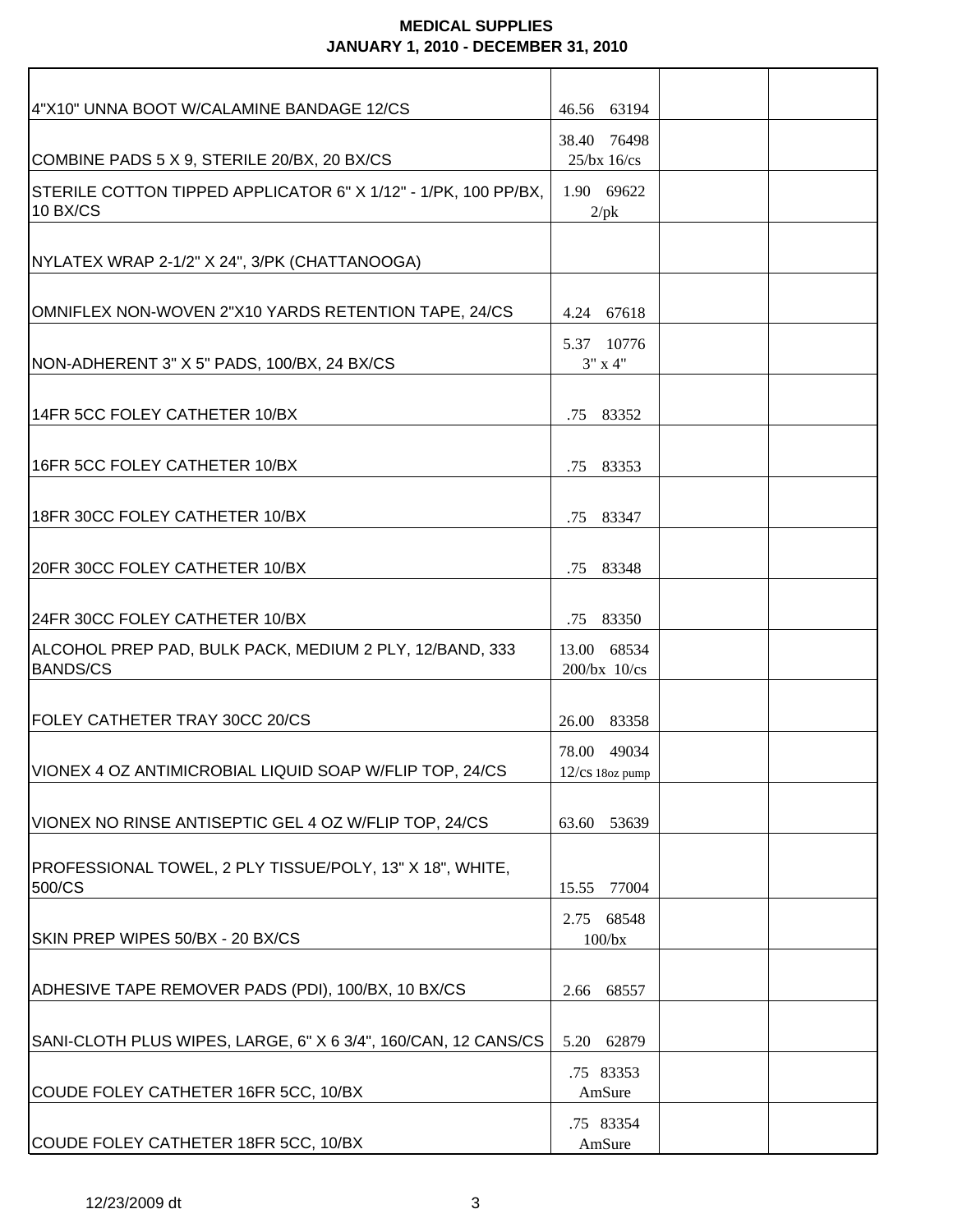| P/F LARGE VINYL GLOVES - 100/BX 10 BX/CS          | 31.00<br>77106                                        | 39.00 Med Pride -<br>Lrg-VPFG-E |
|---------------------------------------------------|-------------------------------------------------------|---------------------------------|
| P/F MEDIUM VINYL GLOVES - 100/BX 10 BX/CS         | 31.00 77105                                           | 29.00 Med Pride -<br>Med-VPFG-E |
| P/F SMALL VINYL GLOVES - 100/BX 10 BX/CS          | 31.00 77104                                           | 39.00 Med Pride -<br>Sm-VPFG-E  |
| 36" DISPOSIBLE TAPE MEASURE 1000/BX               | 24.07 81475                                           |                                 |
| DIGITAL ORAL THERMOMETER SHEATHS, 100/BX 50 BX/CS | 80.00 65354                                           |                                 |
| AMD 4X4 FENESTRATED DRAIN SPONGE                  | 7.28 74010<br>50/tray Excilon                         |                                 |
| KERLEX 4" STERILE (KRINKLE)                       | 4 1/2" x 4.1 yds<br>Dukal super fluff<br>bandage roll |                                 |
| KLING 4" STERILE                                  | 2.55 80878<br>12/bg                                   |                                 |
| NONADH ADAPT STERILE 3X3                          | 20.76 8974<br>50/bx J&J Adaptic                       |                                 |
| NONADH ADAPT STERILE 3X8                          | 23.70 15449<br>24/bx J&J Adaptic                      |                                 |
| SUPER FLUFF 6X6.75 STERILE                        | 3.50 79919<br>10/bx                                   |                                 |
| FOLEY 14FR RED RUBBER CATH                        | .31 83362                                             |                                 |
| FOLEY 18FR 5CC                                    | .75 83354                                             |                                 |
| <b>FOLEY 20FR 5CC SILICONE</b>                    | .75 83355                                             |                                 |
| <b>FOLEY HOLDER VELCRO</b>                        |                                                       |                                 |
| <b>FOLEY URINARY EXTEN/CONN TUBE</b>              | .27 87613                                             |                                 |
| <b>STAPLE REMOVER</b>                             | .80 82762                                             |                                 |
| SUTURE REMOVER KIT                                | .50 82761                                             |                                 |
| <b>SYRINGE 2 OZ CATHETER TIP</b>                  | 14.56 85267<br>$30$ /bx                               |                                 |
| SYRINGE LUER LOCK 10 ML                           | 9.36 36837<br>$100$ / $bx$                            |                                 |
| <b>SYRINGE LUER LOCK 30 ML</b>                    | 12.31 59699<br>$40$ /bx                               |                                 |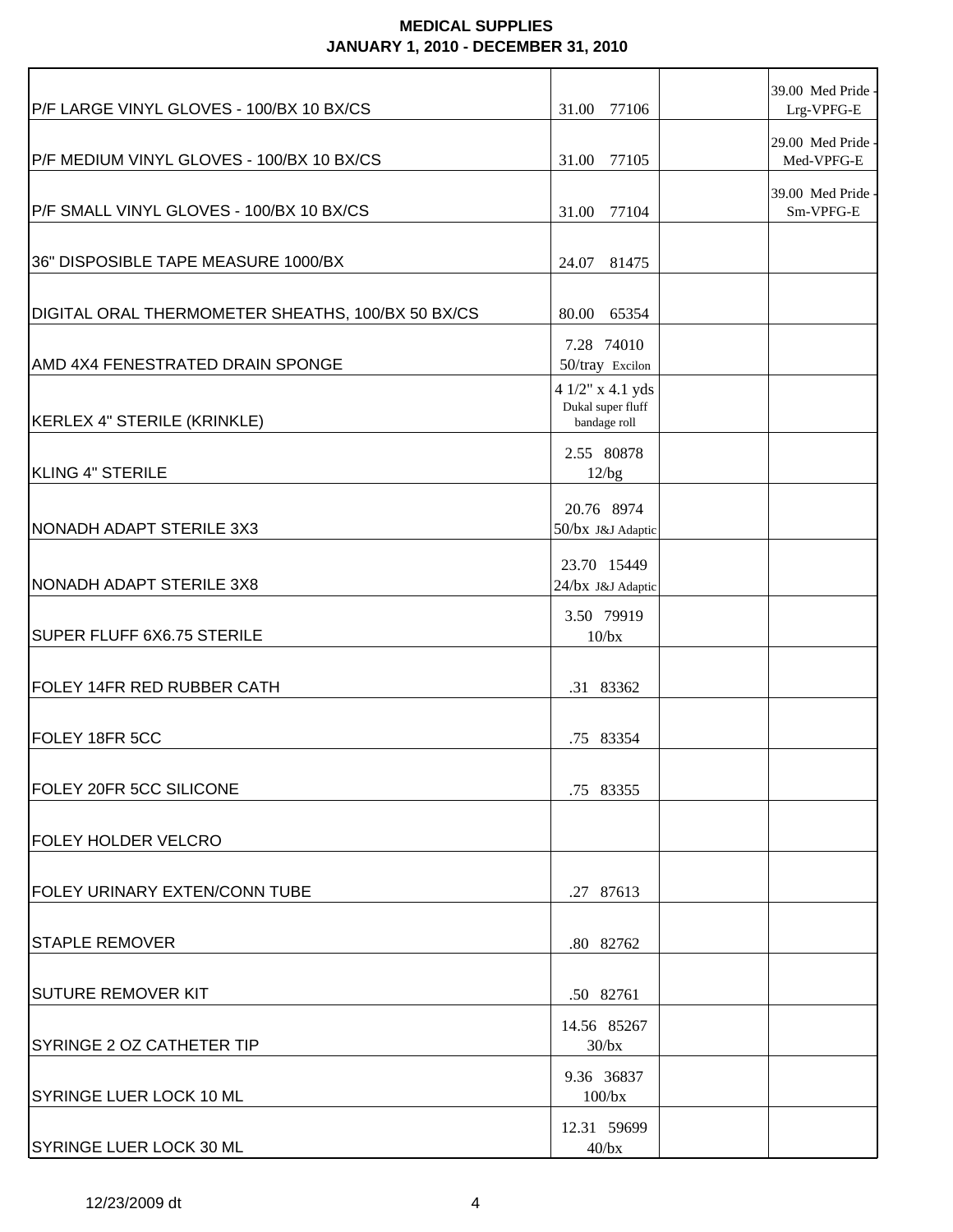| SYRINGE LUER LOCK 20 ML                                   | 13.06 84127<br>$50$ /bx                                |                                                   |
|-----------------------------------------------------------|--------------------------------------------------------|---------------------------------------------------|
| SYRINGE SAFETY LOK 3 ML 25G 5/8                           | 20.20 45663<br>100/bx                                  |                                                   |
| TAPE MICROPORE PAPER 1"                                   | 6.34 25875<br>$12$ /bx                                 |                                                   |
| <b>TAPE TRANSPORE 1"</b>                                  | 12.70 8641<br>$12$ /bx                                 |                                                   |
| <b>TAPE TRANSPORE 2"</b>                                  | 12.70 25893<br>6/bx                                    |                                                   |
| <b>APRONS DISPOSABLE BIB STYLE</b>                        | 4.45 63302<br>100/bx                                   | $11.60 \quad 400/\text{cs}$<br><b>INT-2846-DA</b> |
| <b>BANDAIDS FABRIC</b>                                    | 1.40 72885<br>$100/bx$ 3/4" x 3"                       |                                                   |
| <b>CHUX 17"X24"</b>                                       | 23.65 50467<br>$300$ /cs                               |                                                   |
| LATEX FREE TOURNQUET                                      | 1.30 65324<br>$10$ / $pkg$                             |                                                   |
| LUBRICANT SURGICAL STERILE                                | 3.80 68572<br>144/bx                                   |                                                   |
| <b>EAR LOOP FACE MASK</b>                                 | 6.99 47928<br>$50$ /bx<br>16.70 74877<br>50/bx Eclipse |                                                   |
| SAFETY LOK 10 ML 21G 1 1/2                                | 22G                                                    |                                                   |
| <b>TONGUE DEPRESSORS</b>                                  | 3.15 69617<br>$500$ /bx                                |                                                   |
| VACUTAINER HOLDER REG 10/PK                               | 46.95 66385<br>$20$ /p $k$                             |                                                   |
| KLING 2" STERILE                                          | 1.95 80876<br>12/bx                                    |                                                   |
| AQUACEL ROPE 3/4" X 18" HYDROFIBER WOUND DRESSING, 5/BX   |                                                        |                                                   |
| <b>MONTGOMERY STRAPS</b>                                  |                                                        |                                                   |
| TEGADERM 2 3/8 X 2 3/4                                    | 37.40 49317                                            |                                                   |
| XEROFORM PETROLATUM GAUZE, 2 X 2, STERILE, 50/BX, 4 BX/CS | 16.80 80926                                            |                                                   |
| FOLEY 20FR 5CC COUDE                                      | .75 83355<br>AmSure                                    |                                                   |
| <b>STERILE GLOVES LARGE</b>                               | 70941<br>14.15<br>8 1/2 50pr/bx                        |                                                   |